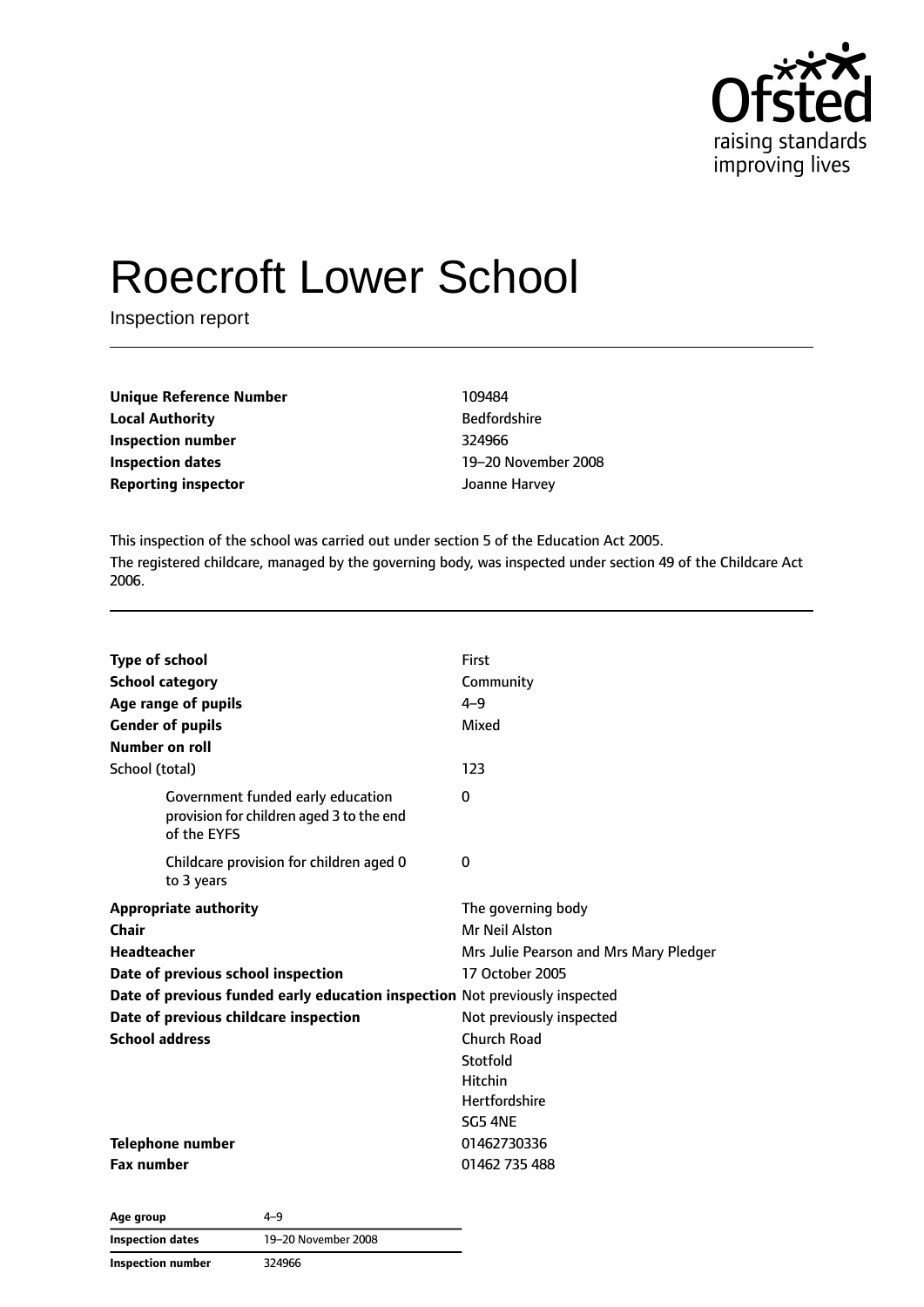.

<sup>©</sup> Crown copyright 2008

Website: www.ofsted.gov.uk

This document may be reproduced in whole or in part for non-commercial educational purposes, provided that the information quoted is reproduced without adaptation and the source and date of publication are stated.

Further copies of this report are obtainable from the school. Under the Education Act 2005, the school must provide a copy of this report free of charge to certain categories of people. A charge not exceeding the full cost of reproduction may be made for any other copies supplied.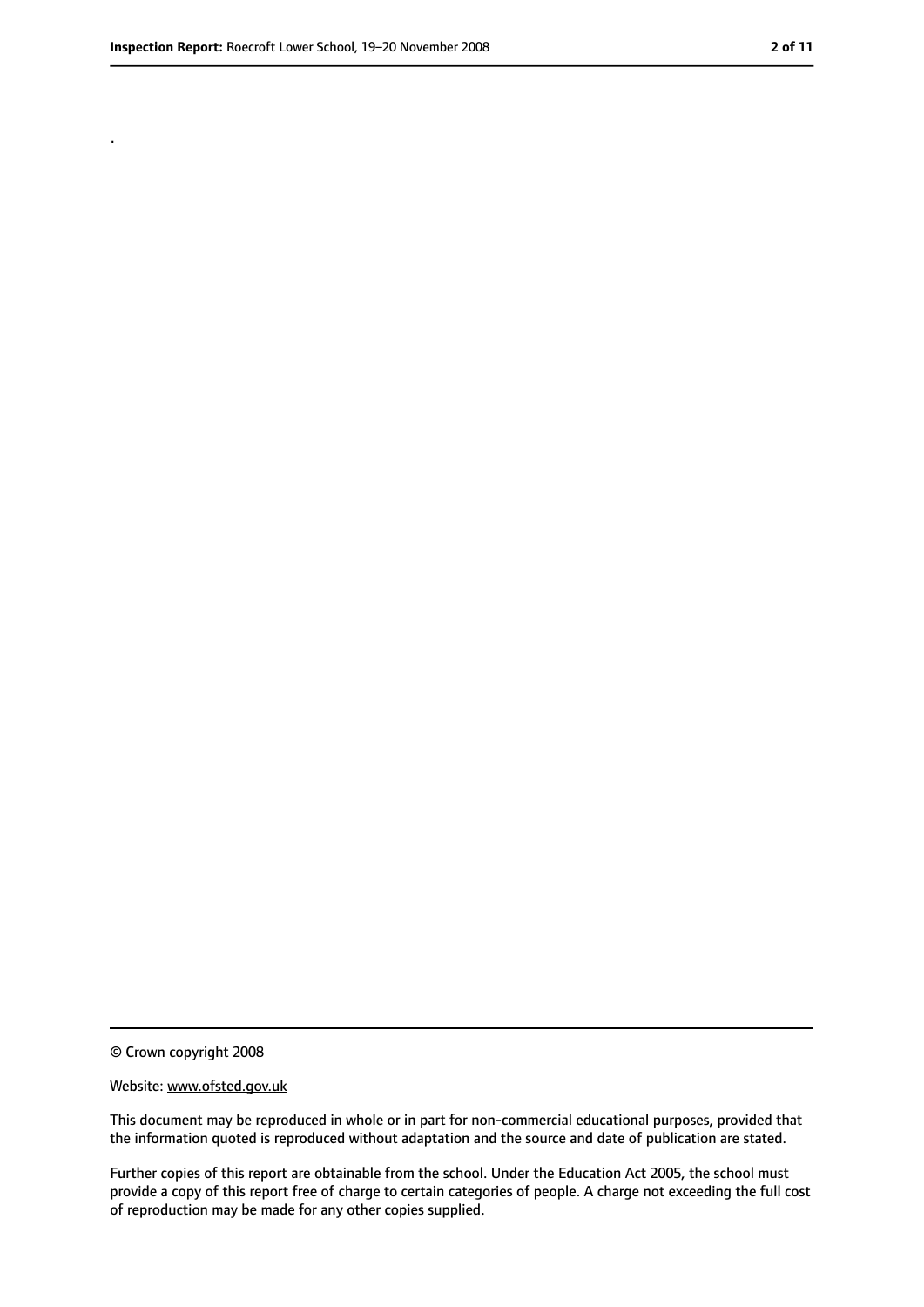# **Introduction**

The inspection was carried out by one Additional Inspector.

## **Description of the school**

This is a smaller than average size lower school on a large and attractive site within the town of Stotfold, serving the southern half of its community. It is unusual in that it has two headteachers who job - share. It takes pupils who are aged four to nine years from what is a mixed social and economic catchment area. They enter the Early Years Foundation Stage (EYFS) with a range of levels of knowledge and skills. However, whilst they are broadly average in some areas, they are often below average in their early literacy and numeracy skills. The proportion of pupils entitled to claim free school meals is lower than average. Almost all pupils are from a White British background and none is in the early stages of learning English. The proportion of pupils with learning difficulties and/or a disabilities is below average and there are currently no children with a statement of special educational needs. The school has achieved a National Healthy Schools accreditation and an Artsmark. Plans are in place for the school to move to a new building on a new site in 2010.

## **Key for inspection grades**

| Grade 1 | Outstanding  |
|---------|--------------|
| Grade 2 | Good         |
| Grade 3 | Satisfactory |
| Grade 4 | Inadequate   |
|         |              |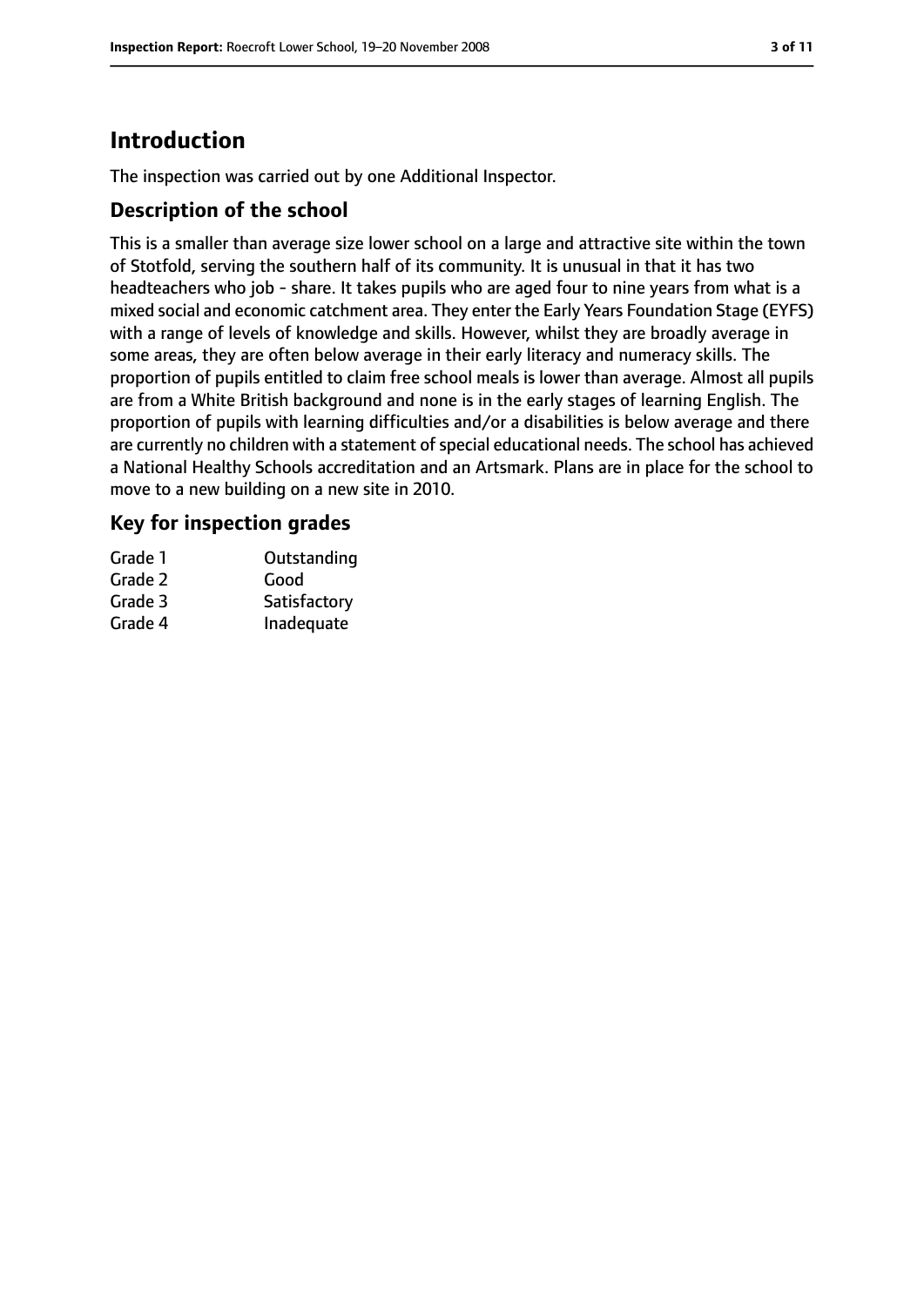# **Overall effectiveness of the school**

#### **Grade: 1**

Roecroft Lower School is outstandingly effective in enabling pupils to achieve exceptionally well and to leave as well-rounded individuals who are more than ready to tackle future challenges. The school benefits from tremendous support and appreciation from the vast majority of parents and one comment, echoed by many, illustrates this: 'The staff are friendly, caring, understanding and compassionate. They obviously love their jobs and the children'. At the heart of the school's success lies the commitment of every adult and child to the 22 values in its Values Education Programme. Everyone adheres to these in order to ensure success in the school's aim of 'Together, creating a better future for our children'.

From whatever starting points, pupils make outstanding progress and, by the time that they leave school, standards are significantly higher than those expected for pupils of this age and are often exceptionally so. A number of factors contribute to this exceptionally good achievement, the first being the pupils. They are great ambassadors for the school, their behaviour is exemplary and their desire to do well and to do the right thing shines through. Pupils benefit enormously from understanding how to stay healthy and how to manage risks in their lives. They contribute extremely well to the school community and they know that staff value their contributions and suggestions highly.

This extremely successful school has significant strengths in all areas of provision. Teaching and learning are outstanding and are characterised by very respectful relationships and high levels of engagement and challenge for all. The curriculum provides excellent learning opportunities, within and outside the school, that are carefully planned to meet everyone's needs. Leaders recognise that the next step is to develop further their creative approaches to teaching aspects of their 'curriculum for the 21st century' in order to continue ensuring the maximum engagement and achievement for all. Pastoral care is excellent. Pupils feel safe, secure and respected and their personal development is extremely good. The academic guidance given to pupils has rapidly become a strength of the school and is outstanding, with teachers giving clear guidance to the next steps in learning. Because the pupils make such good progress in their learning and experience such a dynamic curriculum, they are prepared outstandingly well for the future.

Leadership and management are excellent at all levels. Responsibility for the rigorous implementation of systems to check the work of the school has been shared and everyone is playing their full part. Issues from the previous inspection have been dealt with successfully and expectations and ambitions for the future are high. Hence, the capacity to continue to improve is outstanding.

## **Effectiveness of the Early Years Foundation Stage**

#### **Grade: 1**

Children do extremely well in the EYFS because their needs are met exceptionally well. They settle quickly because of the excellent support of staff, who welcome them warmly and get to know them very well. The school's Value Education Framework begins here. Children feel secure and ready to learn because of the outstanding relationships formed between the staff, the children, and their parents and carers. Practitioners work extremely well together in carefully planning and teaching exciting learning activities and topic themes, inside and in the outdoor area. These activities are based on an accurate knowledge of children's progress and needs and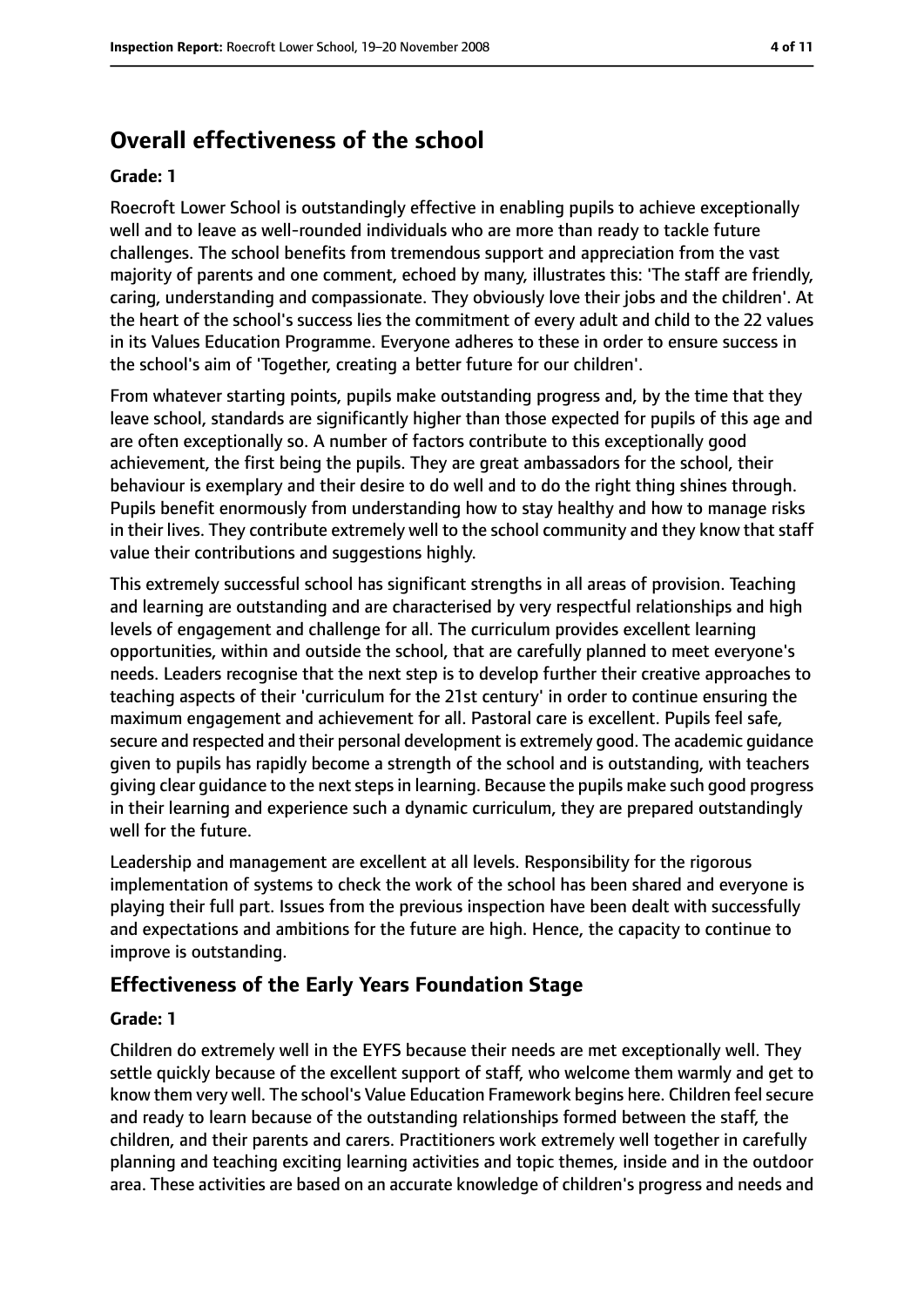an excellent understanding of the EYFS curriculum. Teaching is often outstanding. For example, staff frequently capitalise on opportunities to question children in order to extend their learning. They demonstrate how to ask important questions, to concentrate and see tasks through, how to collaborate and to be good friends.

There is a good balance between activities led by adults and those initiated by children, with children being given time to discover and explore their ideas. As a consequence, children often make outstanding progress from whatever their starting points. They achieve the levels expected of them and often exceed them by the time they enter Year 1. Their personal development is remarkable, with independence being established and they take responsibility for resources right from the start. A high quality of care and welfare is assured, with all the requirements being met, and children are taught how to minimise risks for themselves. Highly effective and extremely well organised leadership ensures that the EYFS runs like clockwork on a day to day basis.

## **What the school should do to improve further**

■ Further extend and embed across school the creative and integrated approach to delivering the school's 'curriculum for the 21st century'.

# **Achievement and standards**

#### **Grade: 1**

The track record of extremely high standards achieved in teacher assessments at the end of Year 2 has dipped only once in recent years, in 2007. As a consequence of swift intervention, standards rose again in 2008 to be exceptionally high in reading, writing and mathematics. These standards are being maintained in Years 1 and 2. Exceptionally high levels of knowledge and skills are also the norm for pupils by the end of Year 4. High quality focused support has ensured that everyone is doing as well as they can in Years 3 and 4. These pupils are consistently achieving the challenging targets set for them and the dip in standards experienced by current Year 4 pupils when they were in Year 2 is no longer evident. Considerable success has also been achieved in narrowing the gap between boys' and girls' attainment and in ensuring that those with learning difficulties and/or disabilities also make outstanding progress.

# **Personal development and well-being**

#### **Grade: 1**

The overwhelming commitment of everyone to the consistent application of all elements of the school's Values Education Framework helps to ensure that pupils' spiritual, moral, social and cultural development is outstanding. Pupils play a full part in drawing up, developing and helping to maintain the strong set of values, principles and beliefs that define the school community and contribute greatly to its success. They talk easily and with pride about why this is so important and how everyone takes responsibility for making the school a super place to be. Pupils clearly demonstrate their tremendous enthusiasm for learning and hard work as they set about their tasks. They love coming to school and this is reflected in their above average attendance. Pupils demonstrate an extremely mature sense of justice and fair play and highly respect the feelings and beliefs of others. They collaborate and solve problems together well and go out of their way to care for one another. Pupils' contribution to the school community is excellent. For example, the school council, playground buddies and monitors carry out, with relish, many tasks and responsibilities around the school. Pupils raise funds for charities, participate in local events and enthuse about the enterprise opportunities they are offered.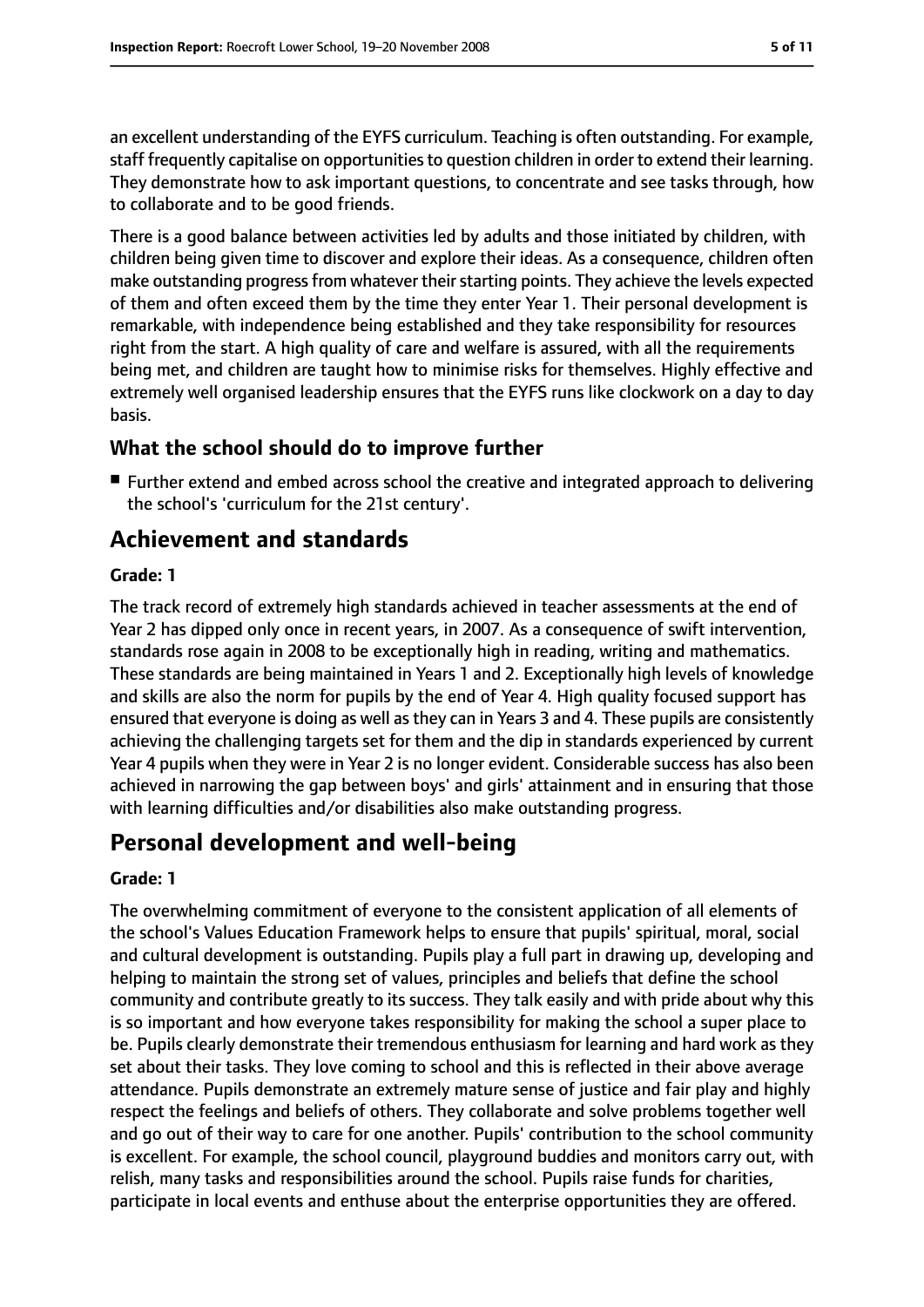They have an outstanding awareness of what is needed to keep fit, healthy and safe and leave the school extremely well prepared for the next phase of their lives.

# **Quality of provision**

# **Teaching and learning**

#### **Grade: 1**

Teaching is never less than good and has many outstanding elements. The cumulative impact of this consistent level of teaching explains why pupils make outstanding progress overall. Relationships, behaviour management and the contribution of teaching assistants are excellent across the school. Teachers go the extra mile to make learning engaging but demanding and the pupils are ever ready to rise to the challenges set. Several were keen to say that their teachers are at the top of their list of what they like best about the school. There is a high level of expectation that pupils will find things out for themselves, examining different avenues of exploration. They are encouraged to take risks in their learning, assess their own progress and evaluate the outcomes. They are given many first-hand experiences and opportunities to test their knowledge and understanding in practical ways. Teachers ensure that collaborative working between pupils becomes second nature. They rigorously use assessment and tracking information to guide meticulous planning and this ensures that no learning time is lost.

## **Curriculum and other activities**

#### **Grade: 1**

The school places an excellent emphasis on the development of pupils' literacy and mathematics skills but also goes beyond this. Information and communication technology is fully integrated into lessons and adds significantly to pupils' learning and enjoyment. Pupils are able to participate in practical activities, for example in science and the humanities, and have many opportunities to put the skills they have developed in one subject to the test in another. Pupils of all abilities benefit from activities that are both challenging and thought provoking. Individual intervention and extension activities keep all pupils on their toes. The extremely well thought out programme for personal, social and health education programme contributes very well to pupils' personal development. Outstanding enrichment activities considerably enhance pupils' experiences. These include many visits, visitors and after-school clubs, ranging from karate to cookery, that are highly valued by pupils. There is no complacency. Whilst keeping a close eye on maintaining the current high standards for all, leaders of the school are quite rightly planning to further increase the 'wow factor' of their 'curriculum for the 21st century' with, for example, even more themed teaching.

#### **Care, guidance and support**

#### **Grade: 1**

This is an extremely caring and supportive school; at the heart of its ethos is to ensure that each pupil is happy and well cared for. The establishment of excellent personal and learning behaviour is a concern shared by all staff and is central to pupils' success. Pupils state that there is always someone to talk to if they have any concerns. They talk enthusiastically about how they are consulted and how they can make a difference to what happens in school. Excellent support is on hand for pupils with learning difficulties and/or disabilities or vulnerable pupils, often in partnership with outside agencies. Procedures for safeguarding are securely in place. Academic guidance has shown significant improvement since the last inspection and is now a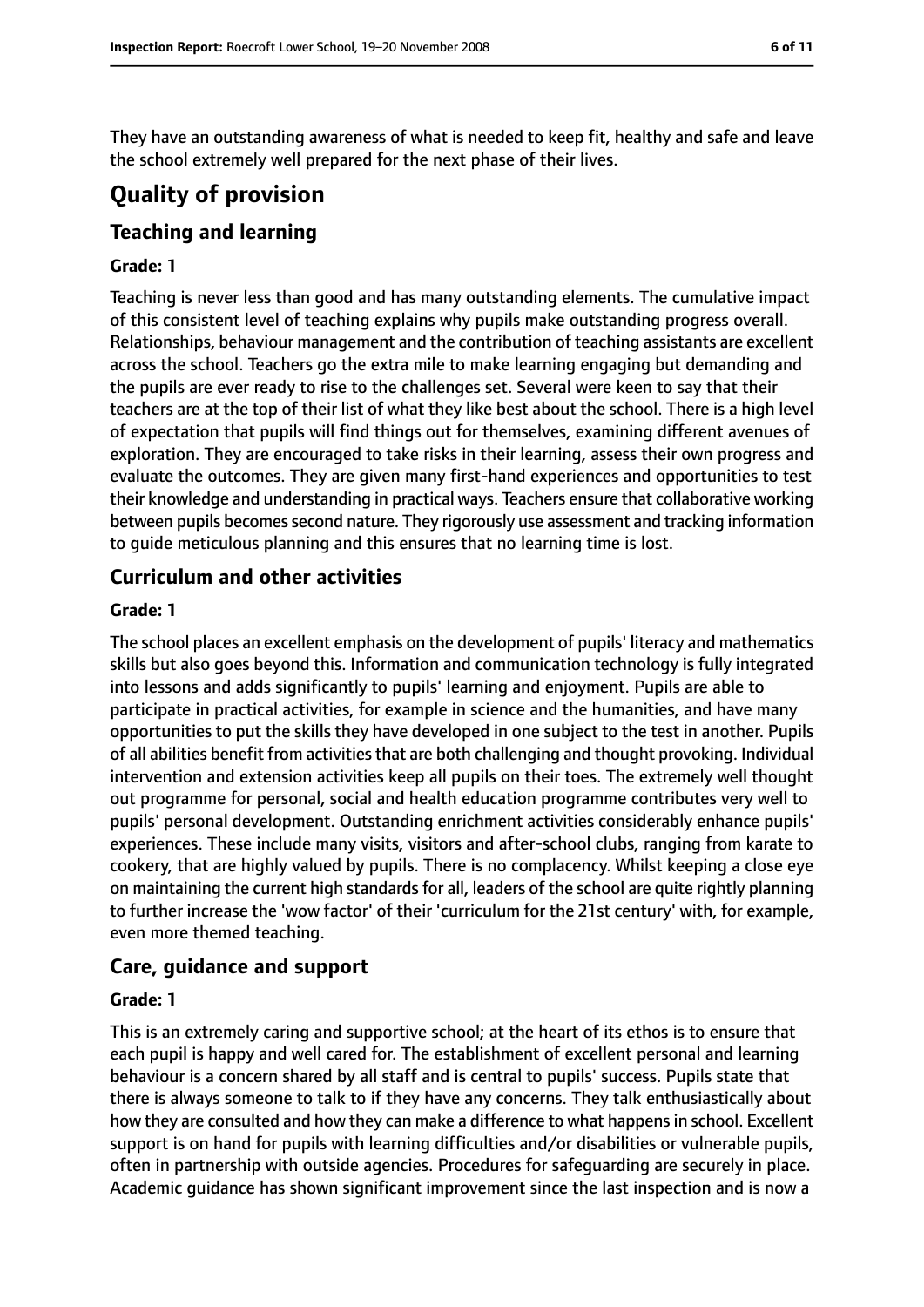strength. Pupils' progress is extremely thoroughly tracked and the information collected is used highly effectively to guide planning for each stage of pupils' development. They have an excellent awareness of their individual targets for improvement and how to achieve them.

### **Leadership and management**

#### **Grade: 1**

Leadership is outstanding at all levels. The considerable complementary strengths of the two headteachers contribute extremely effectively to giving clear direction to the work of the school. They have successfully united a strong staff team, all of whom are highly committed to maintaining the school's unique ethos and values, and this is a key to the school's success. Systems for monitoring and evaluating the school's work ensure that everyone has an accurate view of its strengths and areas for development. Extremely well focused action planning demonstrates high expectations for the future. A good illustration of this is the intention of leaders to strengthen community cohesion still further, despite this already being a good feature of the school's work. A significant contributory factor to school improvement has been the full establishment of leadership and management at all levels. This has been particularly successful in areas such as making the tracking process more rigorous, and ensuring that everyone plays their part fully in driving the school forward. The governing body plays a full roll in the life of the school, offering challenge and practical support. There is an extremely strong commitment to ensuring that everyone has an equal opportunity to enjoy the benefits of all that the school has to offer.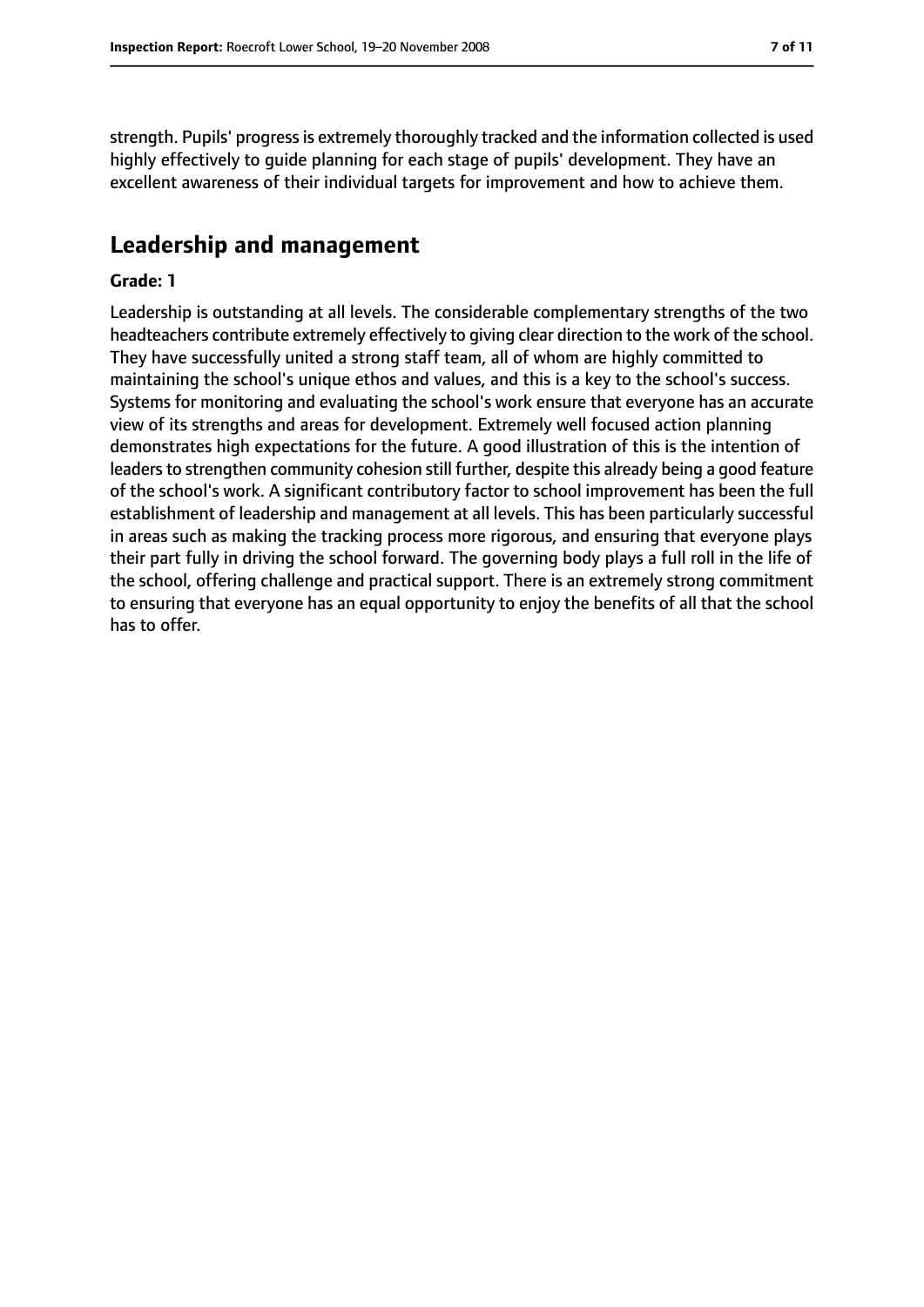**Any complaints about the inspection or the report should be made following the procedures set out in the guidance 'Complaints about school inspection', which is available from Ofsted's website: www.ofsted.gov.uk.**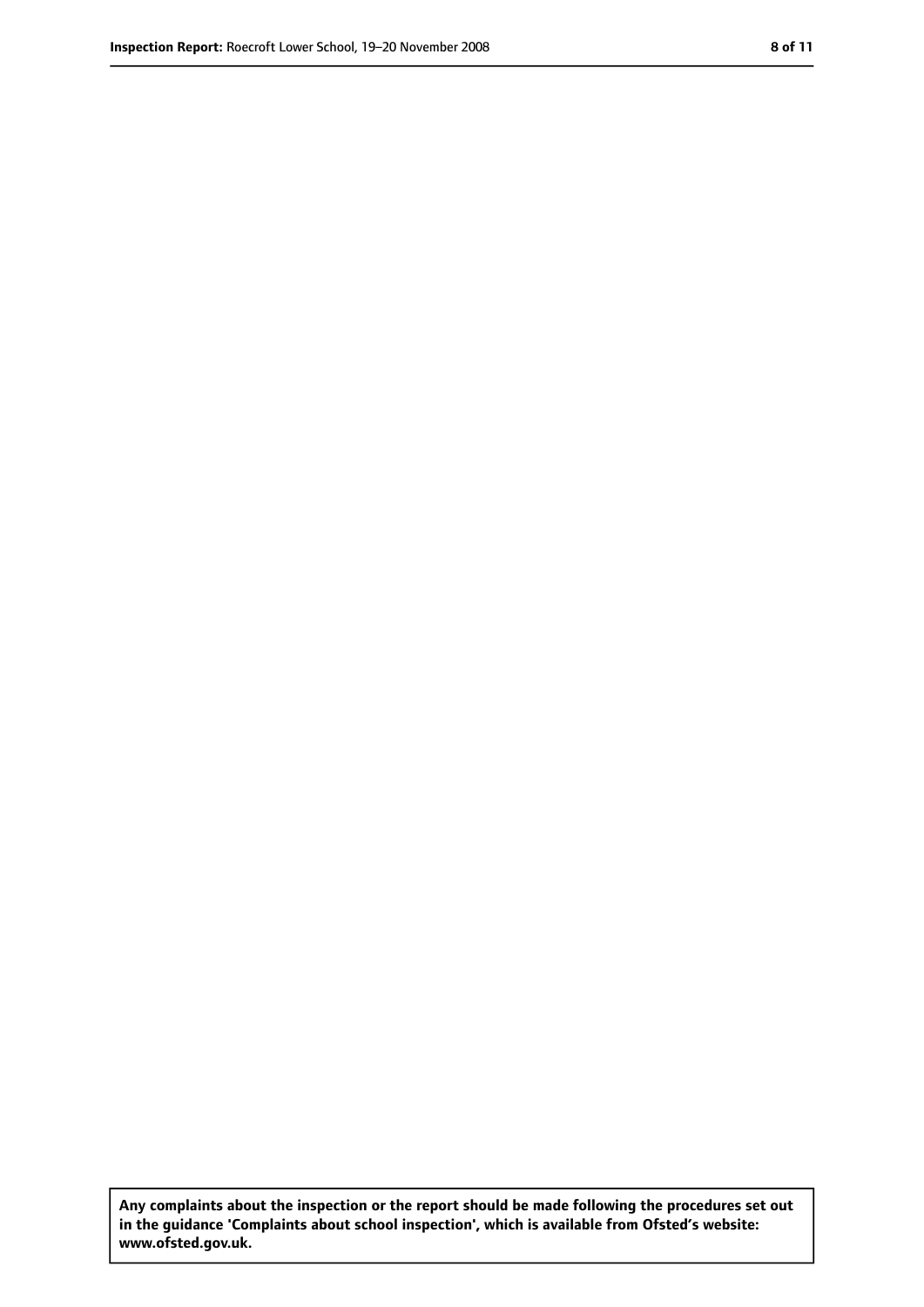# **Inspection judgements**

| Key to judgements: grade 1 is outstanding, grade 2 good, grade 3 satisfactory, and | <b>School</b>  |
|------------------------------------------------------------------------------------|----------------|
| arade 4 inadequate                                                                 | <b>Overall</b> |

## **Overall effectiveness**

| How effective, efficient and inclusive is the provision of<br>education, integrated care and any extended services in meeting the<br>needs of learners? |     |
|---------------------------------------------------------------------------------------------------------------------------------------------------------|-----|
| Effective steps have been taken to promote improvement since the last<br>inspection                                                                     | Yes |
| How well does the school work in partnership with others to promote learners'<br>well being?                                                            |     |
| The capacity to make any necessary improvements                                                                                                         |     |

# **Effectiveness of the Early Years Foundation Stage**

| How effective is the provision in meeting the needs of children in the<br><b>EYFS?</b>       |  |
|----------------------------------------------------------------------------------------------|--|
| How well do children in the EYFS achieve?                                                    |  |
| How good are the overall personal development and well-being of the children<br>in the EYFS? |  |
| How effectively are children in the EYFS helped to learn and develop?                        |  |
| How effectively is the welfare of children in the EYFS promoted?                             |  |
| How effectively is provision in the EYFS led and managed?                                    |  |

## **Achievement and standards**

| How well do learners achieve?                                                               |  |
|---------------------------------------------------------------------------------------------|--|
| $\vert$ The standards <sup>1</sup> reached by learners                                      |  |
| $\mid$ How well learners make progress, taking account of any significant variations $\mid$ |  |
| between groups of learners                                                                  |  |
| How well learners with learning difficulties and/or disabilities make progress              |  |

<sup>&</sup>lt;sup>1</sup>Grade 1 - Exceptionally and consistently high; Grade 2 - Generally above average with none significantly below average; Grade 3 - Broadly average to below average; Grade 4 - Exceptionally low.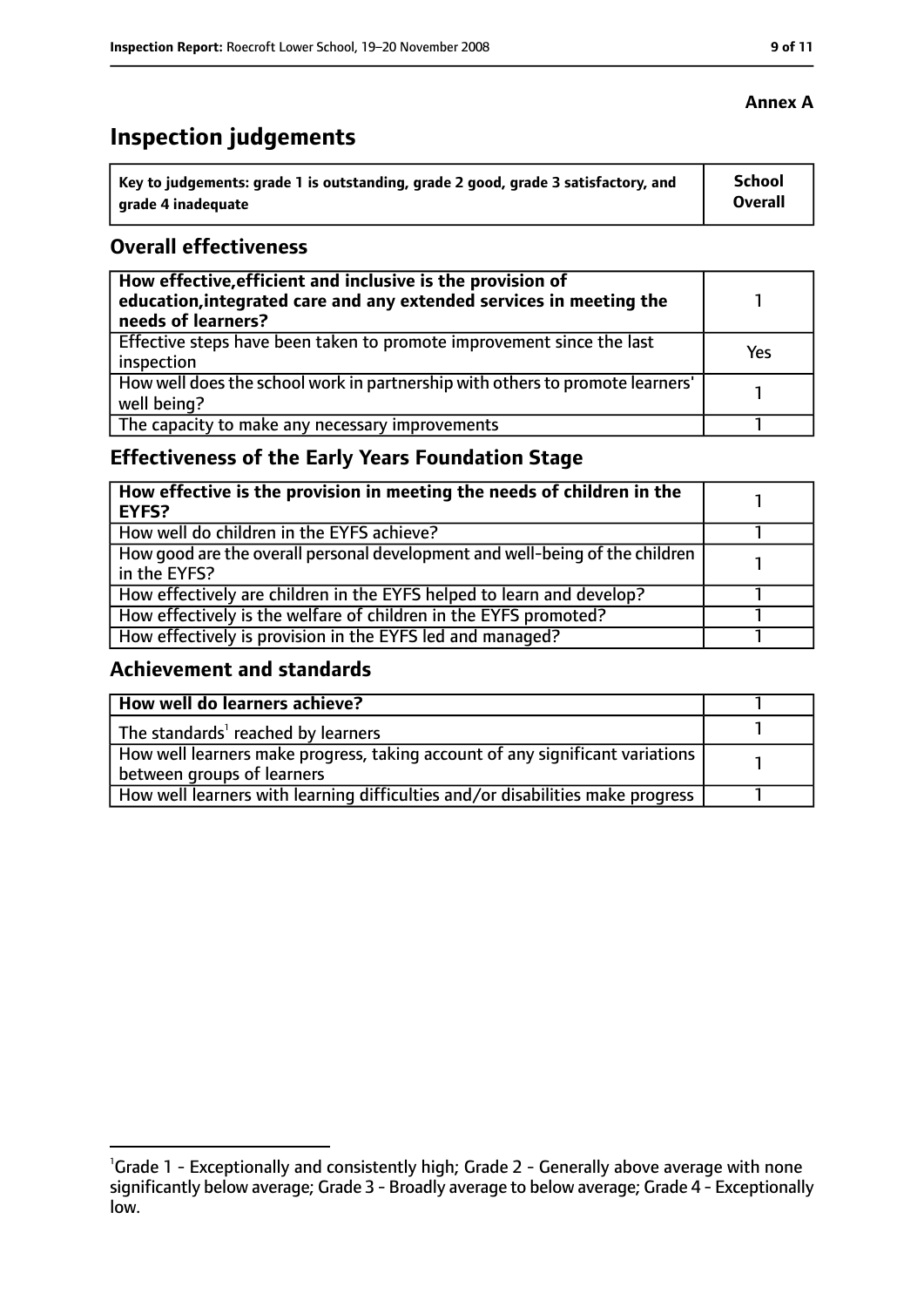# **Personal development and well-being**

| How good are the overall personal development and well-being of the<br>learners?                                 |  |
|------------------------------------------------------------------------------------------------------------------|--|
| The extent of learners' spiritual, moral, social and cultural development                                        |  |
| The extent to which learners adopt healthy lifestyles                                                            |  |
| The extent to which learners adopt safe practices                                                                |  |
| The extent to which learners enjoy their education                                                               |  |
| The attendance of learners                                                                                       |  |
| The behaviour of learners                                                                                        |  |
| The extent to which learners make a positive contribution to the community                                       |  |
| How well learners develop workplace and other skills that will contribute to<br>their future economic well-being |  |

# **The quality of provision**

| How effective are teaching and learning in meeting the full range of<br>learners' needs?              |  |
|-------------------------------------------------------------------------------------------------------|--|
| How well do the curriculum and other activities meet the range of needs and<br>interests of learners? |  |
| How well are learners cared for, quided and supported?                                                |  |

# **Leadership and management**

| How effective are leadership and management in raising achievement<br>and supporting all learners?                                              |     |
|-------------------------------------------------------------------------------------------------------------------------------------------------|-----|
| How effectively leaders and managers at all levels set clear direction leading<br>to improvement and promote high quality of care and education |     |
| How effectively leaders and managers use challenging targets to raise standards                                                                 |     |
| The effectiveness of the school's self-evaluation                                                                                               |     |
| How well equality of opportunity is promoted and discrimination eliminated                                                                      |     |
| How well does the school contribute to community cohesion?                                                                                      |     |
| How effectively and efficiently resources, including staff, are deployed to<br>achieve value for money                                          |     |
| The extent to which governors and other supervisory boards discharge their<br>responsibilities                                                  |     |
| Do procedures for safequarding learners meet current government<br>requirements?                                                                | Yes |
| Does this school require special measures?                                                                                                      | No  |
| Does this school require a notice to improve?                                                                                                   | No  |